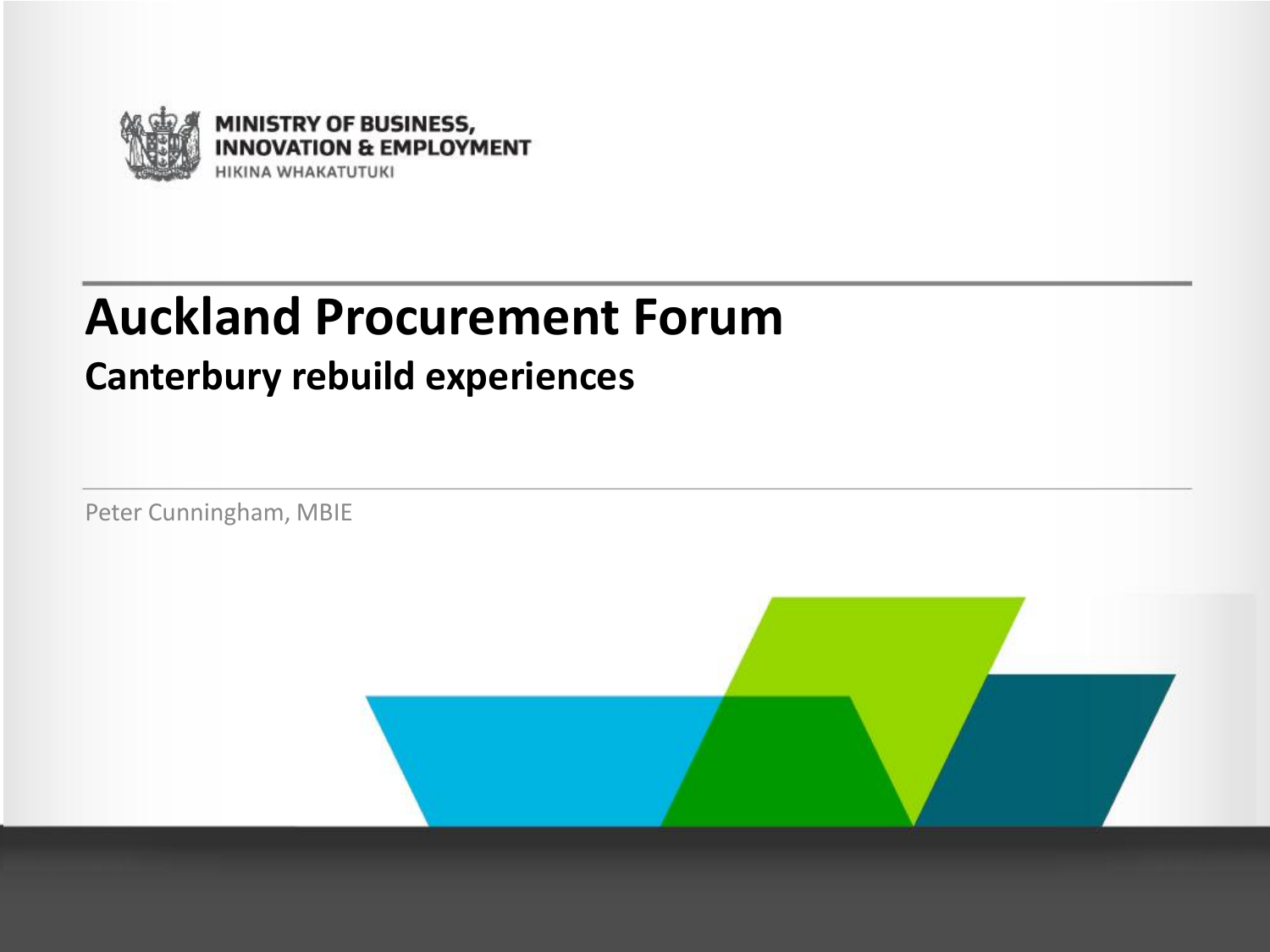#### **Pipeline of work by major type of client**







**MENT**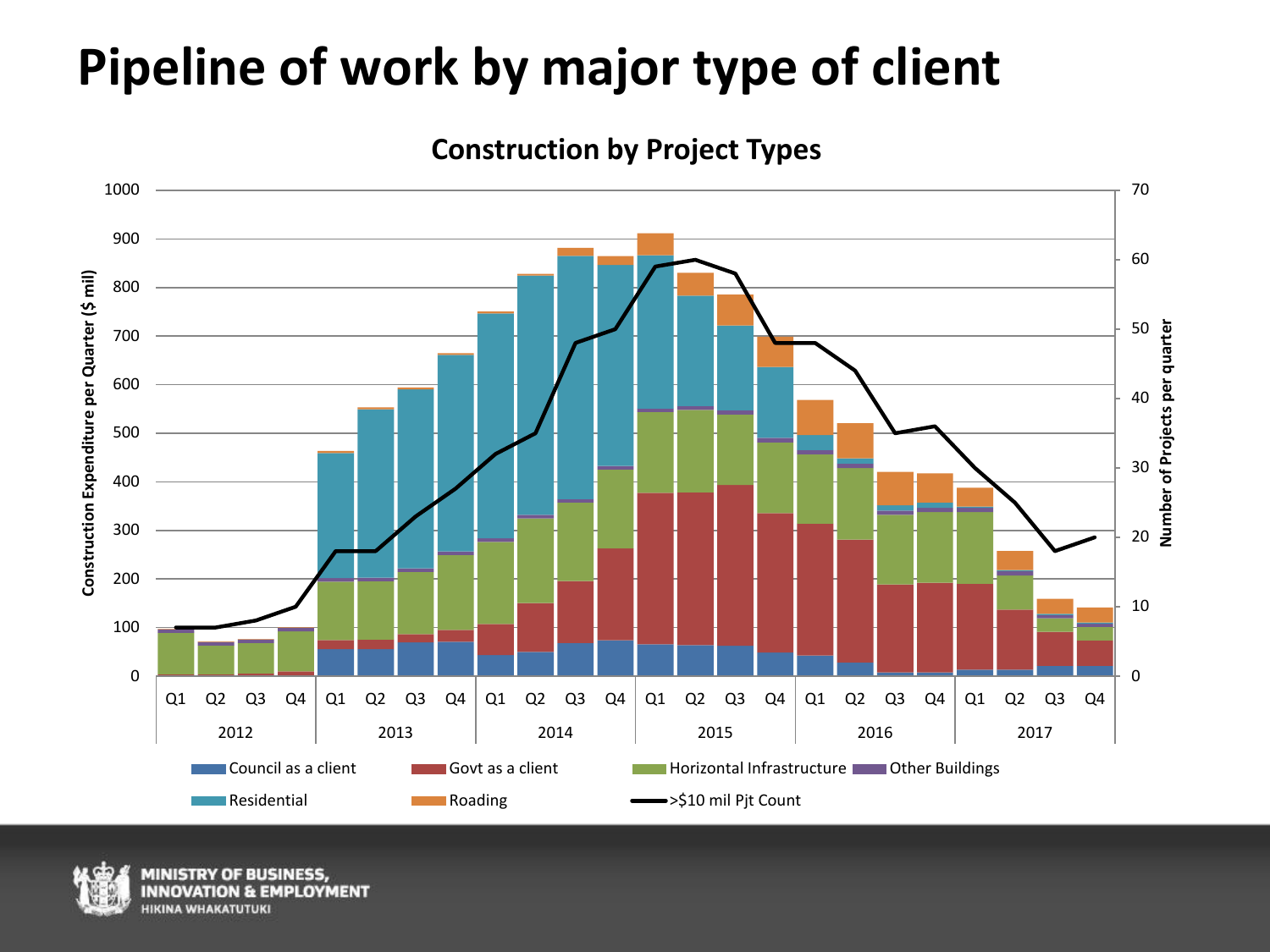



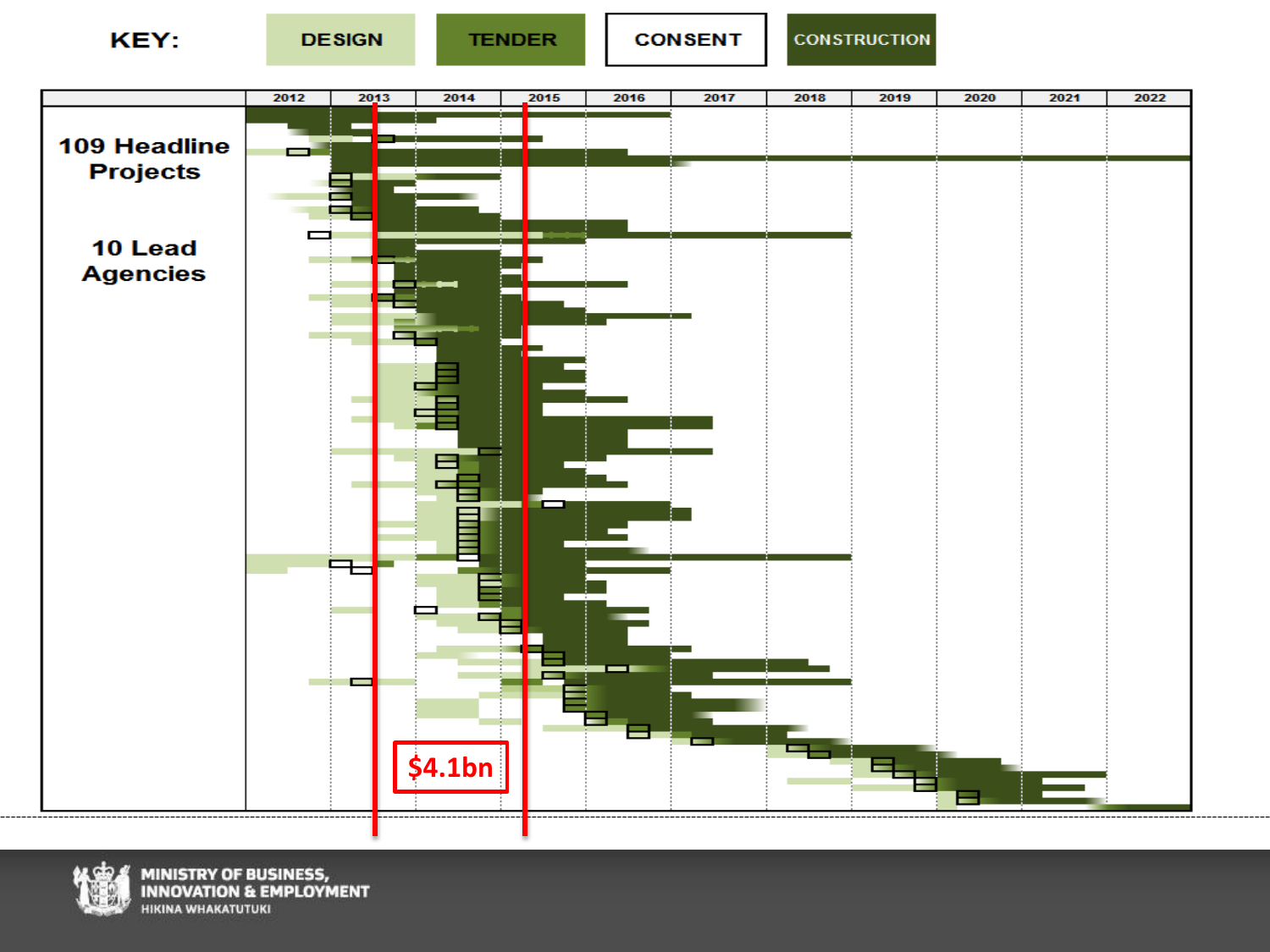# **Reporting to joint Ministers**

- Consensus that BAU in a resource constrained market won't work
- We require a more co-ordinated programme managed approach to the rebuild
- With visibility of what projects will happen and when
- More demand data from a broader range of clients
- A more comprehensive understanding of the supply market
- And utilise whole construction market capacity
- Potential impact on private sector re-investment in the CBD
- Potential impact on the national macro-economic environment
- Addressing a management issue
- Developing an ambitious but feasible re-build programme
- Cabinet paper

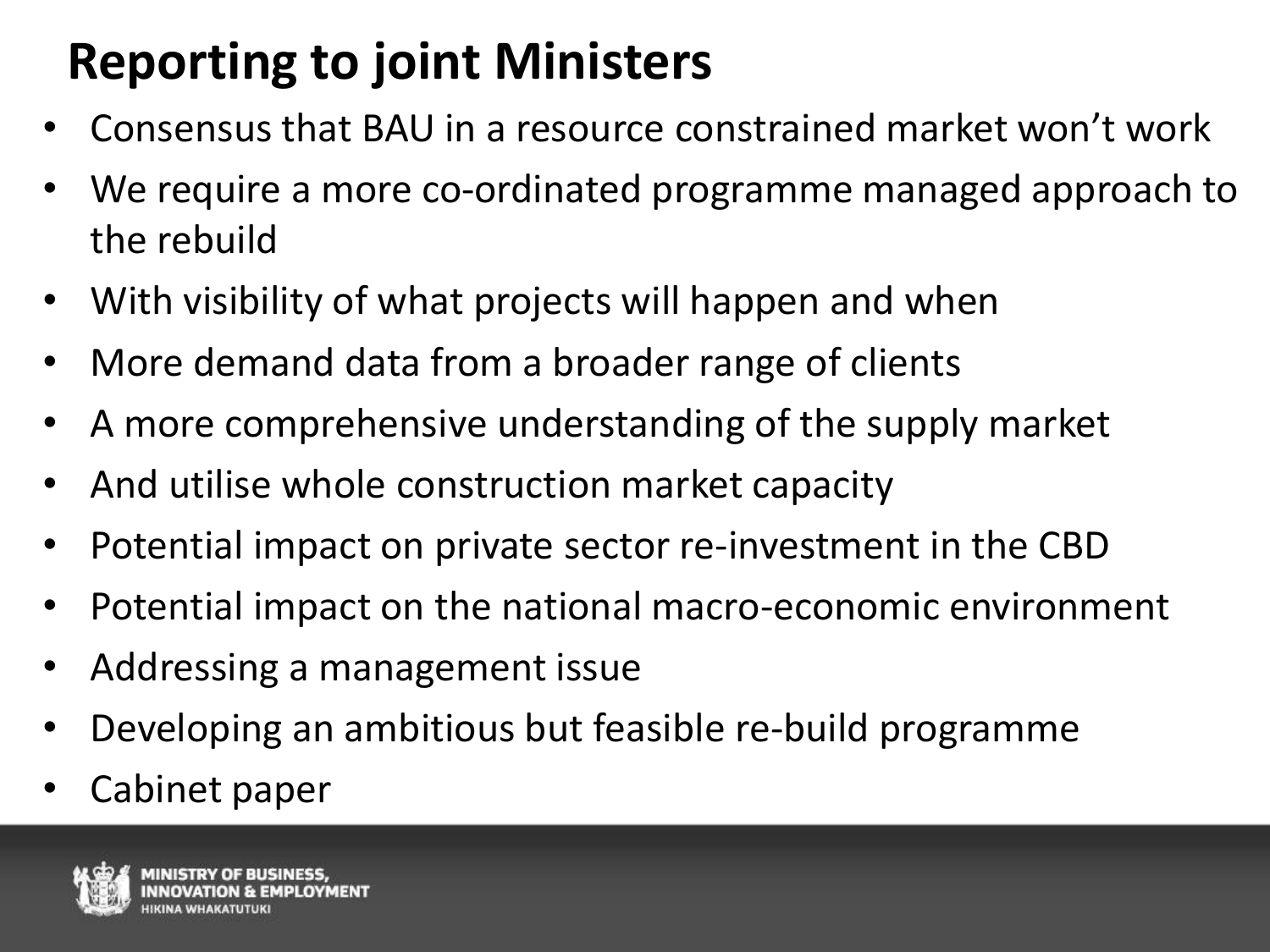# **A different type of sector engagement**

- More proactive
- Visibility of a managed forward work programme enhanced certainty
- Sector engaged earlier in the project process
- Explore alternate procurement methods **pre-approved panels of suppliers**, bundling
- CERA in lead co-ordination and management role
- Supported by MBIE, Treasury and State Services
- MBIE providing procurement assistance
- Further collaboration scheduling, logistics, project insurance, etc.
- Potential for additional innovation BIM, batching plants, etc.